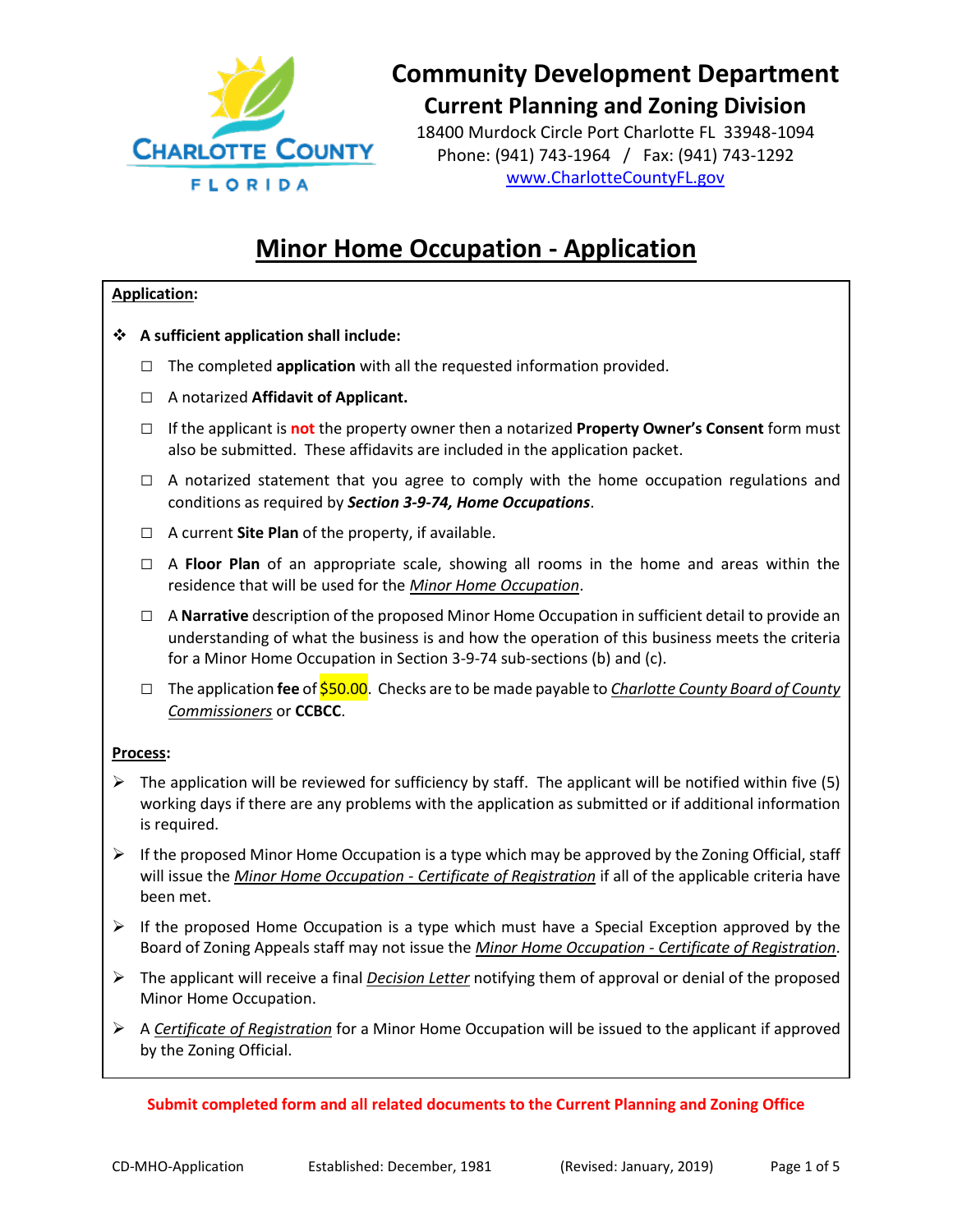

18400 Murdock Circle Port Charlotte FL 33948-1094 Phone: (941) 743-1964 / Fax: (941) 743-1292 [www.CharlotteCountyFL.gov](http://www.charlottecountyfl.gov/)

## **Minor Home Occupation - Application**

|    |                                                                                                                                                                                                                                           | Date Submitted: National Contract Contract Contract Date of BZA Meeting: National Contract Contract Contract Contract Contract Contract Contract Contract Contract Contract Contract Contract Contract Contract Contract Contr |                             |  |                                                             |         |                          |  |
|----|-------------------------------------------------------------------------------------------------------------------------------------------------------------------------------------------------------------------------------------------|--------------------------------------------------------------------------------------------------------------------------------------------------------------------------------------------------------------------------------|-----------------------------|--|-------------------------------------------------------------|---------|--------------------------|--|
|    |                                                                                                                                                                                                                                           |                                                                                                                                                                                                                                | (above for office use only) |  |                                                             |         |                          |  |
|    | Incomplete applications cannot be processed until they are sufficient.                                                                                                                                                                    |                                                                                                                                                                                                                                |                             |  |                                                             |         |                          |  |
| 1. | Name of Applicant: Name of Applicant and Applicant and Applicant and Applicant and Applicant and Applicant and Applicant and Applicant and Applicant and Applicant and Applicant and Applicant and Applicant and Applicant and            |                                                                                                                                                                                                                                |                             |  |                                                             |         |                          |  |
|    | (Address)                                                                                                                                                                                                                                 |                                                                                                                                                                                                                                | (City)                      |  |                                                             | (State) | $(Zip + four)$           |  |
|    | (Phone Number)                                                                                                                                                                                                                            |                                                                                                                                                                                                                                |                             |  |                                                             |         |                          |  |
| 2. |                                                                                                                                                                                                                                           |                                                                                                                                                                                                                                |                             |  |                                                             |         |                          |  |
|    |                                                                                                                                                                                                                                           |                                                                                                                                                                                                                                |                             |  |                                                             |         |                          |  |
|    | (Address)                                                                                                                                                                                                                                 |                                                                                                                                                                                                                                | (City)                      |  |                                                             | (State) | $(Zip + four)$           |  |
|    |                                                                                                                                                                                                                                           |                                                                                                                                                                                                                                |                             |  | (Phone Number) (Fax Number) (Fax Number)                    |         |                          |  |
|    |                                                                                                                                                                                                                                           |                                                                                                                                                                                                                                |                             |  |                                                             |         |                          |  |
| 3. | Owner of Record: <u>All and the contract of the contract of the contract of the contract of the contract of the contract of the contract of the contract of the contract of the contract of the contract of the contract of the </u>      |                                                                                                                                                                                                                                |                             |  |                                                             |         |                          |  |
|    |                                                                                                                                                                                                                                           |                                                                                                                                                                                                                                |                             |  |                                                             |         |                          |  |
|    | (Address)                                                                                                                                                                                                                                 |                                                                                                                                                                                                                                | (City)                      |  |                                                             |         | $(State)$ $(Zip + four)$ |  |
|    |                                                                                                                                                                                                                                           |                                                                                                                                                                                                                                |                             |  | (Phone Number) (Fax Number) (Example 2014) (E-mail Address) |         |                          |  |
| 4. |                                                                                                                                                                                                                                           |                                                                                                                                                                                                                                |                             |  |                                                             |         |                          |  |
|    | Owners Authorization: If the applicant is not the owner of subject property the applicant must attach a notarized<br>Property Owner's Consent giving the applicant permission to submit this application.                                 |                                                                                                                                                                                                                                |                             |  |                                                             |         |                          |  |
| 5. |                                                                                                                                                                                                                                           |                                                                                                                                                                                                                                |                             |  |                                                             |         |                          |  |
|    |                                                                                                                                                                                                                                           | (Address)                                                                                                                                                                                                                      |                             |  | (City)                                                      |         | $(Zip + four)$           |  |
| 6. | Parcel Identification Number(s): Notice that the control of the control of the control of the control of the control of the control of the control of the control of the control of the control of the control of the control             |                                                                                                                                                                                                                                |                             |  |                                                             |         |                          |  |
| 7. | Legal description: Lot(s): Legal description: Lot(s): Research Management Point Research Management Point Point                                                                                                                           |                                                                                                                                                                                                                                |                             |  |                                                             |         |                          |  |
|    |                                                                                                                                                                                                                                           |                                                                                                                                                                                                                                |                             |  |                                                             |         |                          |  |
|    | Parcel (P) or Tract (T): Note that the set of the set of the set of the set of the set of the set of the set of the set of the set of the set of the set of the set of the set of the set of the set of the set of the set of             |                                                                                                                                                                                                                                |                             |  |                                                             |         |                          |  |
|    | Section(s): 10Wnship: (South); Range: (East)                                                                                                                                                                                              |                                                                                                                                                                                                                                |                             |  |                                                             |         |                          |  |
| 8. | <b>Total Land Area:</b> (in square feet or acres) <b>All Area and Area and Area and Area and Area and Area and Area and Area and Area and Area and Area and Area and Area and Area and Area and Area and Area and Area and Area and A</b> |                                                                                                                                                                                                                                |                             |  |                                                             |         |                          |  |
| 9. | <b>Current Zoning Classification: Carrier and Contract Contract Contract Contract Contract Contract Contract Contract Contract Contract Contract Contract Contract Contract Contract Contract Contract Contract Contract Contr</b>        |                                                                                                                                                                                                                                |                             |  |                                                             |         |                          |  |
|    | 10. Current Future Land Use Map (FLUM) Designation:                                                                                                                                                                                       |                                                                                                                                                                                                                                |                             |  |                                                             |         |                          |  |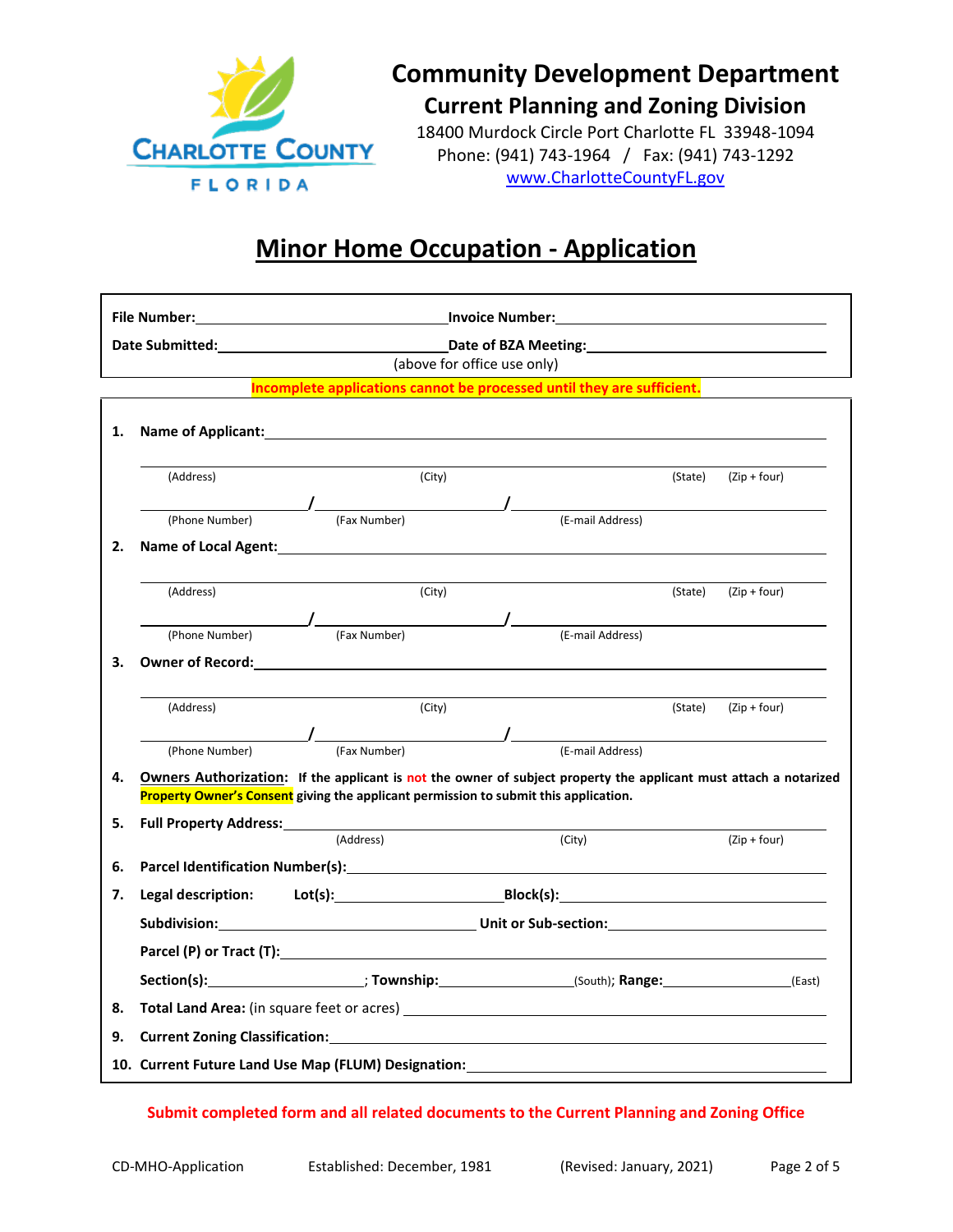

18400 Murdock Circle Port Charlotte FL 33948-1094 Phone: (941) 743-1964 / Fax: (941) 743-1292 [www.CharlotteCountyFL.gov](http://www.charlottecountyfl.gov/)

### **Minor Home Occupation - Application**

| 12. Narrative: On a separate sheet please explain in detail the nature of the home occupation and how the<br>operation of this home occupation meets the criteria for a Minor Home Occupation as required in Section 3-9-<br>74 sub-sections (b) and (c), page 5 of this application. |
|---------------------------------------------------------------------------------------------------------------------------------------------------------------------------------------------------------------------------------------------------------------------------------------|
| 13. Site Plan, Plat of Survey and Floor Plan; on separate sheets please attach:                                                                                                                                                                                                       |
| A Site Plan (or Plat of Survey, if available), of an appropriate scale showing the placement of existing and<br>proposed structures, driveway access, off-street parking, and required yards.                                                                                         |
| A Floor Plan of the residence, of an appropriate scale, showing rooms within the residence and all areas the<br>Minor Home Occupation will occupy.                                                                                                                                    |
| 14. What existing structures are located on the property?<br>What is the current use of the structures and illustrate their locations and dimensions on the site plan. ____                                                                                                           |
|                                                                                                                                                                                                                                                                                       |
|                                                                                                                                                                                                                                                                                       |
| If YES, what is name of the applicant for the public hearing? __________________                                                                                                                                                                                                      |
|                                                                                                                                                                                                                                                                                       |
|                                                                                                                                                                                                                                                                                       |
|                                                                                                                                                                                                                                                                                       |
|                                                                                                                                                                                                                                                                                       |
|                                                                                                                                                                                                                                                                                       |
|                                                                                                                                                                                                                                                                                       |
| If YES, in whose name was the violation served?<br><u>If YES</u> , in whose name was the violation served?                                                                                                                                                                            |
| If YES, what was the nature of the violation?<br>The matter of the violation?                                                                                                                                                                                                         |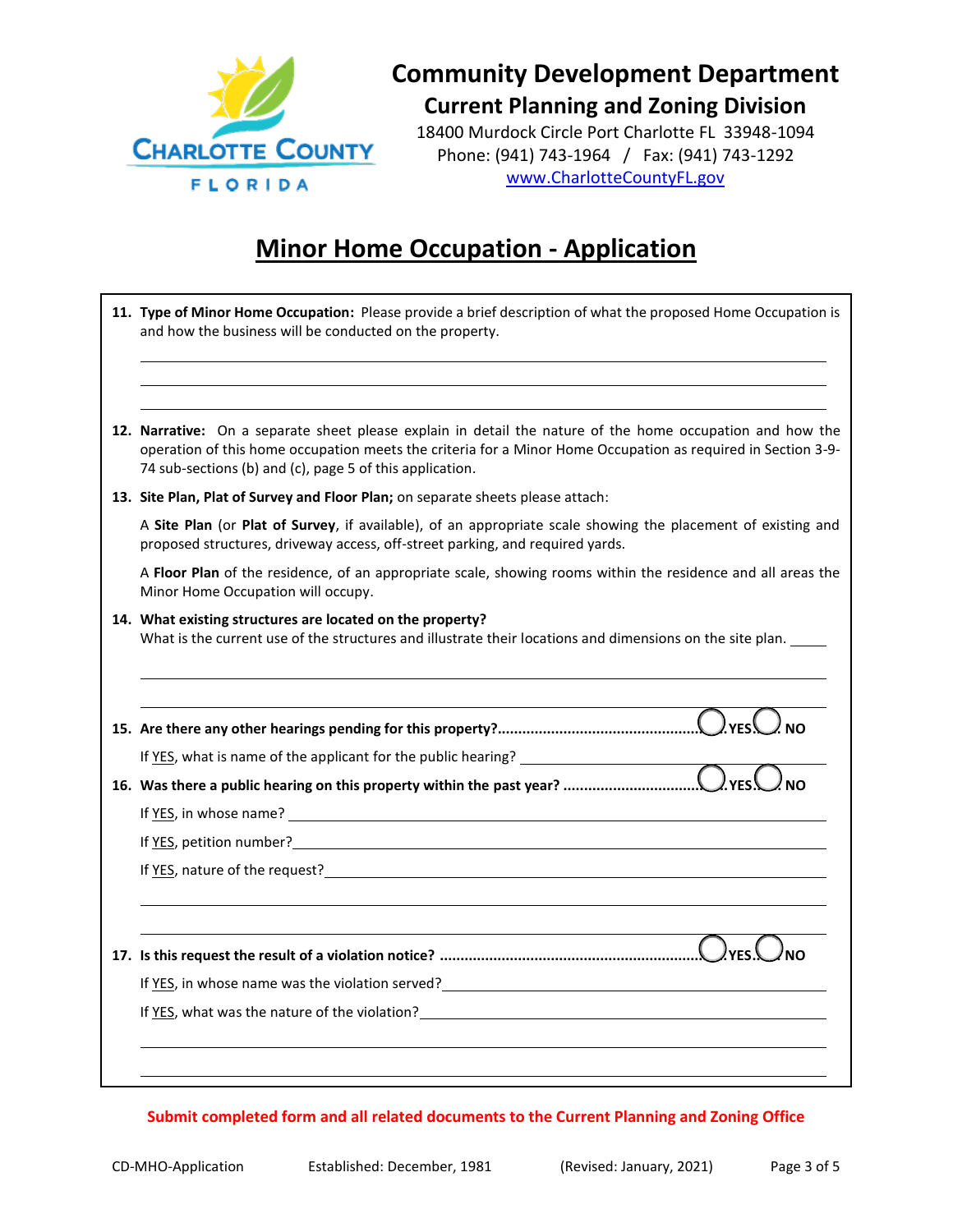

18400 Murdock Circle Port Charlotte FL 33948-1094 Phone: (941) 743-1964 / Fax: (941) 743-1292 [www.CharlotteCountyFL.gov](http://www.charlottecountyfl.gov/)

## **Minor Home Occupation - Application**

#### **Affidavit of Applicant**

**I, the undersigned, being first duly sworn, depose and say that I am the owner, attorney, attorney-in-fact, agent, lessee or representative of the owners of the majority of the property described and which is the subject matter of the proposed application; that all answers to the questions in this application, and all sketches, data and other supplementary matters attached to and made a part of the application are honest and true to the best of my knowledge and belief. I understand this application must be complete and accurate before the application may be considered, and that if I am not the owner of the property, I have attached a notarized authorization from the owner(s) to submit with this application.**

| State of                                    |  | County of |                                                                                                                                 |
|---------------------------------------------|--|-----------|---------------------------------------------------------------------------------------------------------------------------------|
| notarization, this day of 20                |  | bv        | The foregoing instrument was acknowledged before me, by means of $\Box$ physical presence or $\Box$ online<br>who is personally |
| known to me or who has produced<br>an oath. |  |           | as identification and who did/did not take                                                                                      |
| .                                           |  |           | .                                                                                                                               |

Signature of Notary Signature of Applicant (or Agent) Signature of Applicant (or Agent)

Printed Name of Notary

Commission Number

|                           | <b>Property Owner's Consent</b> |                                                                                                 |  |  |
|---------------------------|---------------------------------|-------------------------------------------------------------------------------------------------|--|--|
|                           |                                 |                                                                                                 |  |  |
| (print name of owner)     |                                 | (address of property)                                                                           |  |  |
|                           |                                 |                                                                                                 |  |  |
| (print name of applicant) |                                 |                                                                                                 |  |  |
|                           |                                 |                                                                                                 |  |  |
|                           |                                 |                                                                                                 |  |  |
|                           |                                 | The foregoing instrument was acknowledged before me, by means of □physical presence or □ online |  |  |
|                           |                                 |                                                                                                 |  |  |
| an oath.                  |                                 |                                                                                                 |  |  |
| Signature of Notary       |                                 | Signature of Owner                                                                              |  |  |
| Printed Name of Notary    |                                 |                                                                                                 |  |  |
| <b>Commission Number</b>  |                                 |                                                                                                 |  |  |